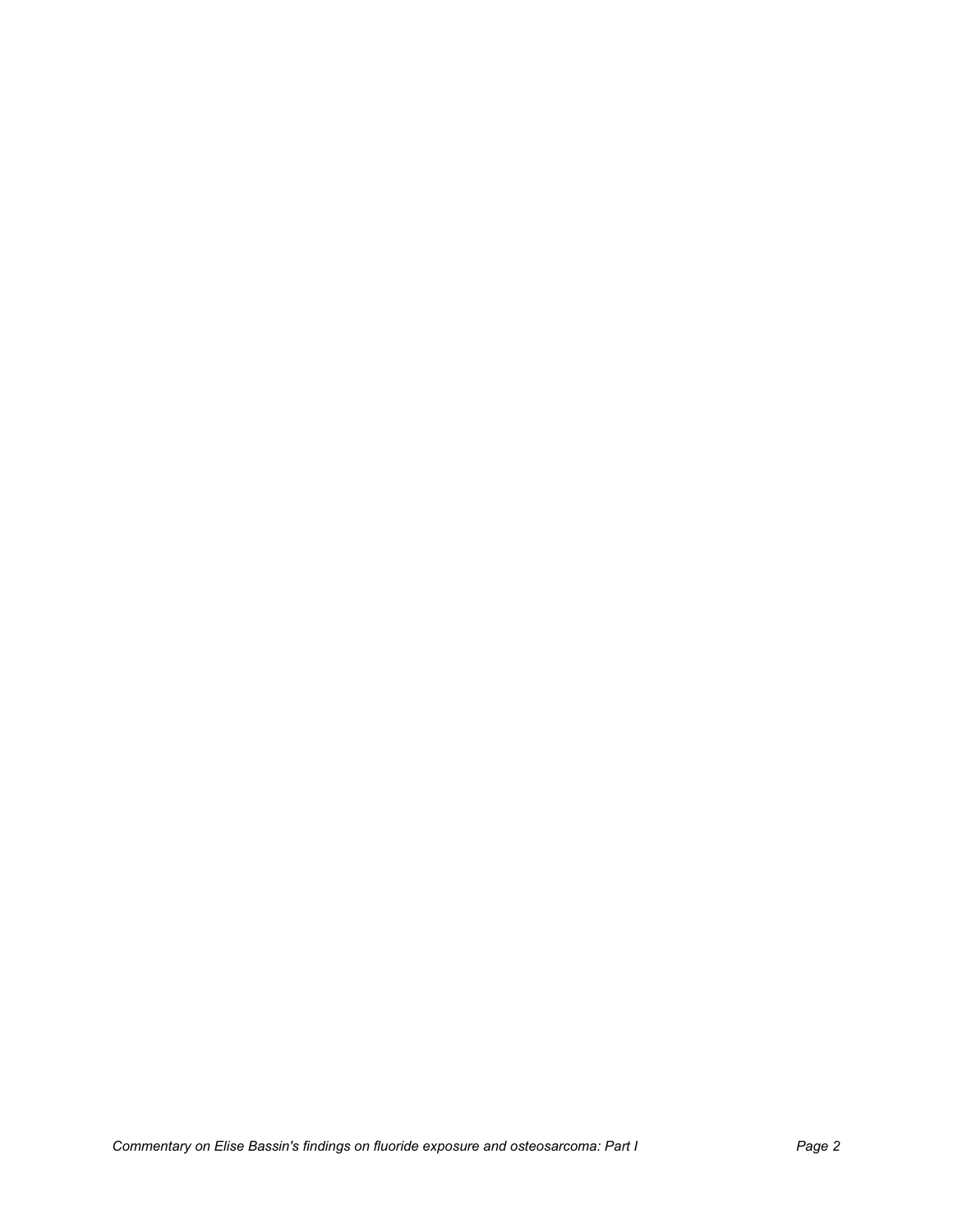# **Revisiting the Fluoride-Osteosarcoma connection in the context of Elise Bassin's findings: Part I**

by

Dr. Paul Connett, Chris Neurath and Michael Connett

Submitted to the NRC review panel on the Toxicology of Fluoride in Water

March 2, 2005

# 1. Introduction

In April of 2001, a critically important addition to the scientific literature on fluoride and osteosarcoma was produced, in the form of a PhD dissertation, at Harvard University (Bassin, 2001). Due to difficulties in obtaining access to this work, we have only recently been able to assess its importance. The thesis, authored by Dr. Elise Bassin, found a strong statistically significant relationship between fluoride exposure during the 6th to 8th years of life (the "mid-childhood growth spurt") and the later development of osteosarcoma among young males.

Her study utilized two important improvements in methodology over all previous studies.

First, she looked at age-specific exposure instead of cumulative lifetime exposure or "snapshot" time-of-diagnosis exposure. While previous papers have pointed to the biological plausibility of fluoride inducing osteosarcoma during a narrow "window of vulnerability", Bassin is the first author to analyze her data in a manner capable of detecting the "window."

Second, Bassin improved the accuracy of fluoride exposure assessment for her subjects by using more detailed methods of ascertaining the actual fluoride content of drinking water for individual subjects (Bassin 2004).

If Bassin's methods and findings are applied to the interpretation of earlier studies, we believe they may explain why several researchers were not able to detect an association between fluoride and osteosarcoma. Bassin's work effectively reopens the entire question of fluoride's carcinogenicity and gives strong new evidence that it is in fact a carcinogen.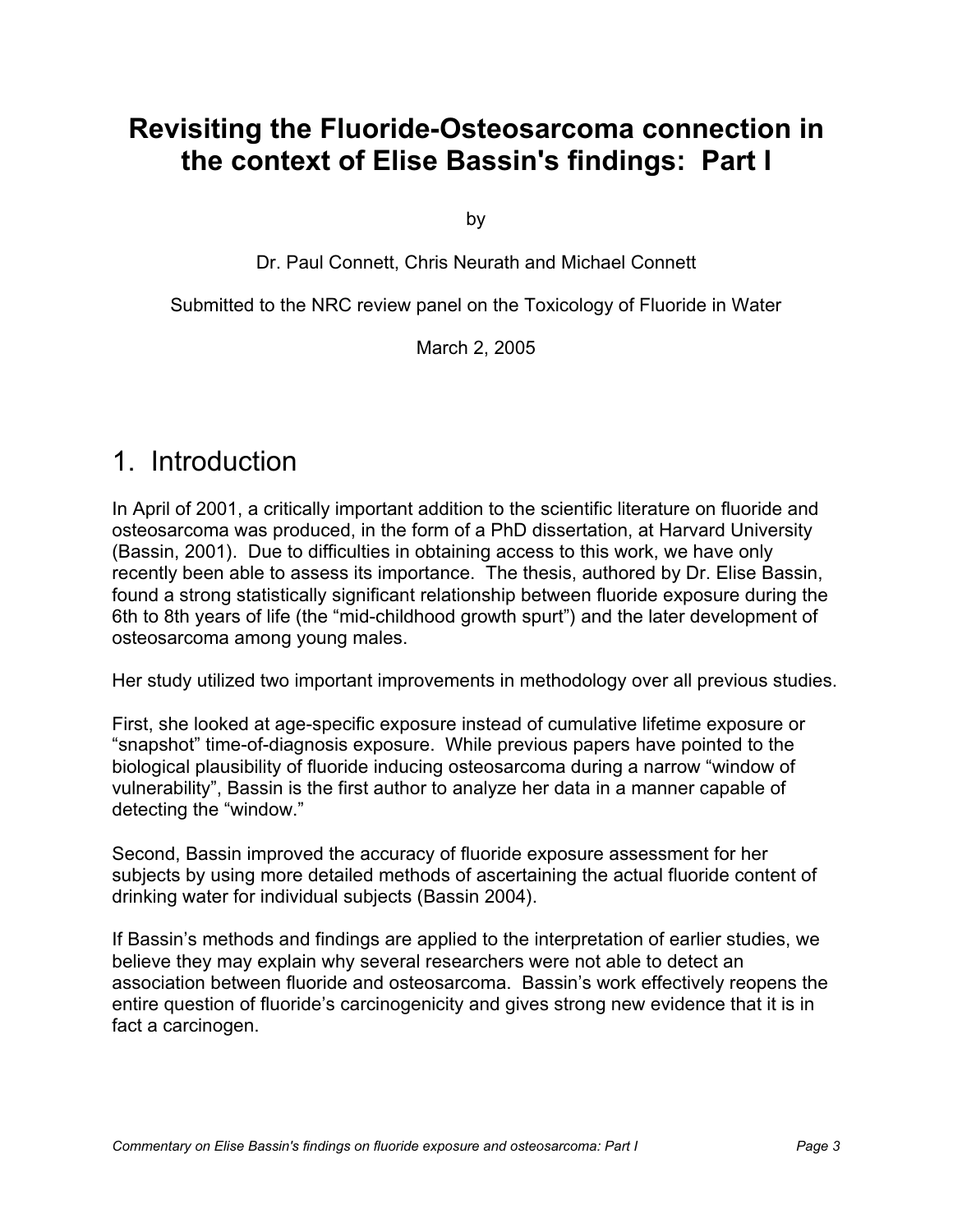## Bassin herself gives a good overview of the topic of osteosarcoma and fluoride:

Osteosarcoma is an uncommon but highly lethal primary malignant tumor of bone (Dorfman and Czerniak, 1995) associated with a median survival of approximately three years (Homa et al., 1991). The etiology of osteosarcoma is essentially unknown (Link and Eilber, 1997). It develops from primitive bone-forming mesenchyme within bone and is characterized by the production of osteoid tissue (Link and Eilber, 1997). Although osteosarcoma is very rare, it is the most common tumor of bone and one of the principal malignant neoplasms in children, adolescents and young adults (Homa et al., 1991; Dorfman and Czerniak, 1995; Link and Eilber, 1997), with an incidence rate of 5.6 per million per year for Caucasian children under 15 years old (Link and Eilber, 1997). Males are affected 1.5 to 2 times as frequently as females (Link and Eilber, 1997; Dorfman and Czerniak, 1995) and their survival from time of diagnosis tends to be shorter than for females (Homa et al., 1991). The age-incidence distribution of osteosarcoma is bimodal raising the possibility of different risk factors contributing to the incidence of osteosarcoma at different ages. The first and larger peak incidence occurs in the second decade of life (Fraumeni, 1975; Link and Eilber, 1997; Dorfman and Czerniak, 1995). Most but not all evidence suggests osteosarcoma is associated with growth (Johnson, 1953; Price, 1958; Tjalma, 1966; Fraumeni, 1967; Operskalski et al., 1987; Link and Eilber, 1997; Henderson et al., 1997; Gelberg et al., 1997; Buckley et al., 1998; Re et al., 1998). Since fluoride acts as a mitogen (increasing the proliferation of osteoblasts) and its uptake in bone increases when skeletal growth is more rapid, (Gruber and Baylink, 1991; Ganong, 1995; Kleerekoper, 1996; Whitford, 1996), it is biologically plausible that fluoride exposure during specific periods of growth is associated with the subsequent development of osteosarcoma, and fluoride could either increase or decrease the rate of osteosarcoma.

– Bassin (2001) p. 68.

Like Bassin, we feel it is important to stress the biological plausibility of fluoride's ability to cause osteosarcoma. There are three key acknowledged mechanisms supporting a fluoride/osteosarcoma connection. First, the preponderance of laboratory evidence indicates that fluoride can be mutagenic when present at sufficient concentrations (NTP 1990; Bassin 2001). Many mutagens are also carcinogens. Second, the bone is the principal site for fluoride accumulation within the body, and the rate of accumulation is elevated during periods of bone development. Thus, the cells in the bone, particularly during the growth spurts, may be exposed to some of the highest fluoride concentrations in the body. Third, fluoride is a 'mitogen' - meaning it can stimulate the proliferation of bone-forming cells (osteoblasts). Osteosarcoma is a cancer caused by an abnormal proliferation of the osteoblasts. Hence, fluoride's ability to induce mutagenic damage in fluoride-rich environments, coupled with its ability to stimulate proliferation of osteoblasts, provides a compelling biological basis by which fluoride could cause, or contribute to, osteosarcoma. Here are some relevant quotes from the literature:

### **... it would appear that sodium fluoride is genotoxic in a number of genetic toxicity assays,** through as yet undetermined mechanisms. **So, a neoplastic effect in a tissue that accumulates fluoride would appear possible.**

– Bucher (1990) p. 30-31. [See: www.fluoridealert.org/health/cancer/mutagen]

... if fluoride were to exert a neoplastic effect, it is reasonable to expect that this might be expressed in a tissue that accumulates fluoride. This would include bone, and, therefore,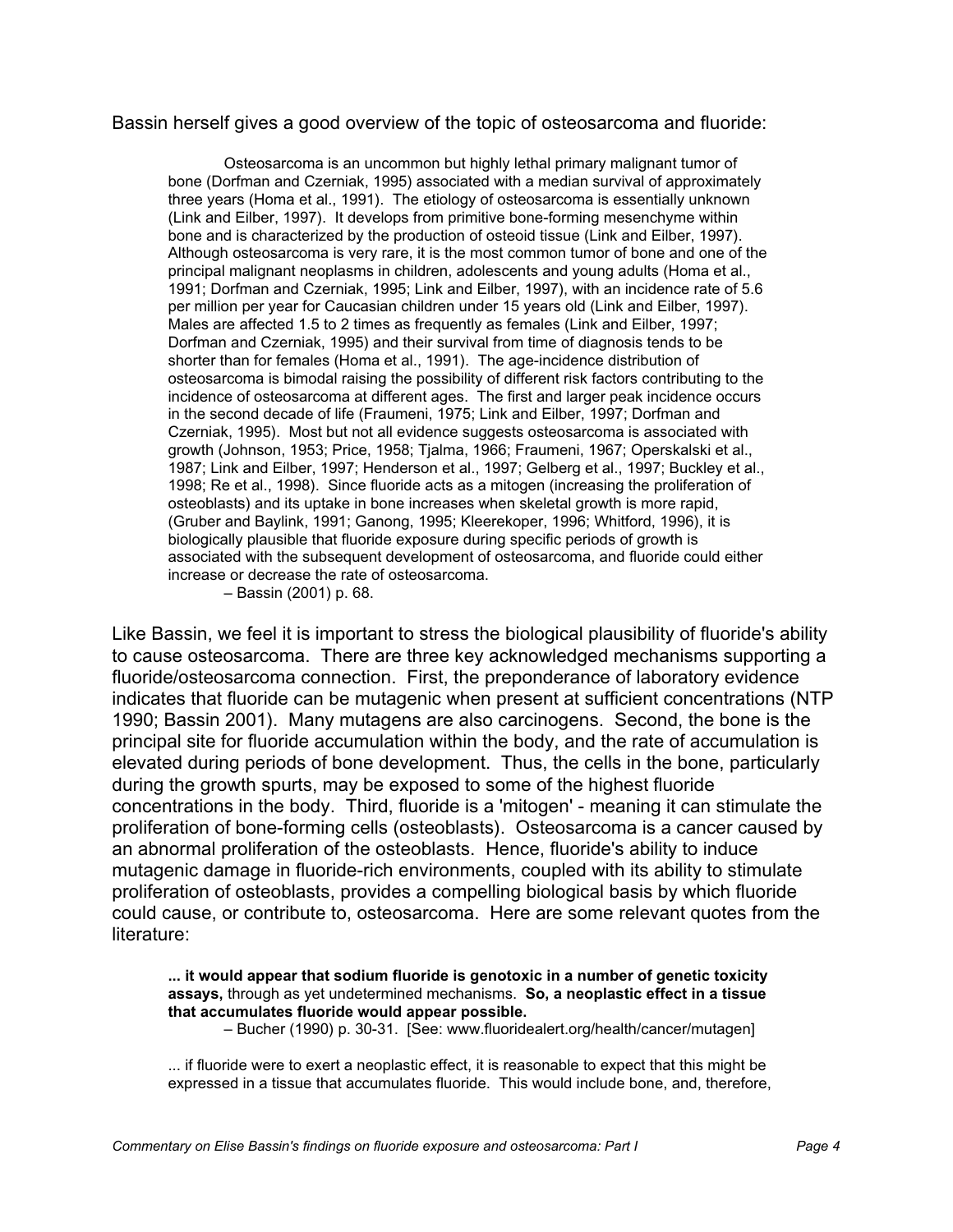**there is biological plausibility for an association between sodium fluoride administration and the development of bone osteosarcomas.**

– National Toxicology Program [NTP] (1990).

**When fluoride exposure increases, the following bone responses generally occur: 1) an increase in the number of osteoblasts,** 2) an increase in the rate of bone formation, 3) an increase in the serum activity of alkaline phosphatase, and 4) an inhibition of osteoblastic acid phosphatase.... **The increase in osteoblast proliferation and activity may increase the probability that these cells will undergo malignant transformation.**

– Gelberg (1994) p. 13.

**The results indicate that NaF is genotoxic to rat vertebrae, providing a possible mechanism for the vertebrae, as a target organ of NaF carcinogenesis.**

– Mihashi & Tsutsui (1996).

**It is biologically plausible that fluoride increases the rate of osteosarcoma, and that this effect would be strongest during periods of rapid growth, particularly in males.** First, approximately 99 percent of fluoride in the human body is contained in the skeleton with about 50 percent of the daily ingested fluoride being deposited directly into calcified tissue (bone or dentition). Second, fluoride acts as a mitogen, increasing the proliferation of osteoblasts and its uptake into bone increases during periods of rapid skeletal growth.

– Bassin (2001) p. 79.

**Such a (dose-dependent) trend associated with the occurrence of a rare tumour in the tissue in which fluoride is known to accumulate cannot be casually dismissed.** – World Health Organization [WHO] (2002).

#### **[bold text is our emphasis]**

The biological plausibility for a fluoride-osteosarcoma relationship combined with Bassin's recent findings highlight the need to reexamine previous studies.

## 2. Bassin's methods and findings

Bassin used a database of osteosarcoma cases and matched controls taken from 11 hospitals around the USA between 1989 and 1992. Controls were matched by age (±5 years), sex, and approximate residence distance from hospital. She analyzed data for subjects aged 20 years and younger at diagnosis. Covariates examined were:

- 1) socioeconomic status
- 2) county population size
- 3) whether subjects ever drank bottled water or well water
- 4) age at study entry because age matching was only to within  $\pm 5$  years

5) whether subject had exposure by self-administered or school administered fluoride products.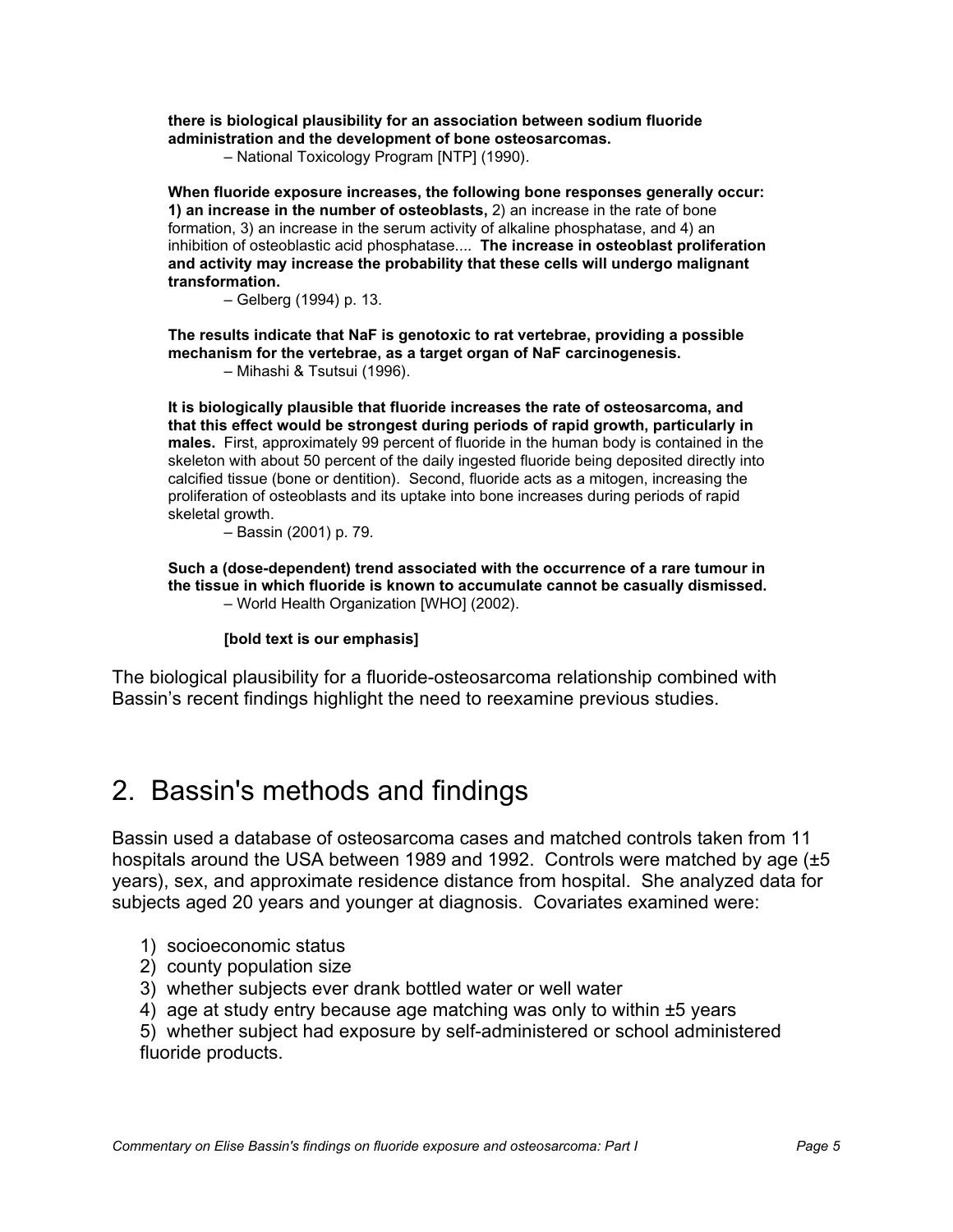As mentioned above, Bassin is the first to examine age-specific fluoride exposures. To date, this is the only study on cancer and fluoride to do so. All others have looked at exposure at time of diagnosis, cumulative lifetime exposure, average lifetime exposure, or exposure over broad time periods. An age-specific association between bone cancers and fluoride had been postulated at least as early as 1992 by Cohn and was repeated by Lee in 1993 and 1996.

If rapidly growing bone in adolescent males is most susceptible to the development of osteosarcomas (Glass and Fraumeni, 1970), **it is possible that fluoride acts as a cancer promoter during a narrow window of susceptibility**. The interplay of hormonal influences and the intensity of the growth spurts may be potent influences. Since fluoride is toxic to cells and a variety of enzymes at high concentrations (reviewed by Kaminsky et al., 1990; and Public Health Service, 1991), it may exert tumor promoting effects in the osteoblast cell microenvironment during bone deposition. Genetic predisposition may also play a role.

– Cohn (1992) p. 11.

## Lee (1993) applied this concept to Hoover's 1991 work:

As noted by Dr Cohn, the etiology of osteosarcoma has not been established. The fact that rapidly growing bone in adolescent males is most susceptible to the development of osteosarcoma suggests that fluoride, which is known to be toxic to bones and a potent enzyme inhibitor, may act as a cancer promoter during this narrow window of susceptibility. Given this, the available SEER epidemiologic data [used by Hoover 1991] may be more significant than appreciated by the PHS which discounted the observed fluoride/osteosarcoma correlation on the basis of the absence of a linear trend of association with duration of time the water supplies were fluoridated. However, **if fluoride acts as a cancer promoter, rather than an initiator, the duration/latency assumption is not warranted**.

– Lee (1993) pp. 80-81.

Lee (1996) returned to this point that organisms may be more sensitive to a carcinogen at certain developmental stages in their lives. The following is from his review of Gelberg's 1995 paper:

In testing the fluoride/osteosarcoma link, **one must be able to calculate total fluoride intake at various stages of life preceding the onset of the cancer.** – Lee (1996) p. 238.

In addition to being the first to utilize the age-specific approach to assess the fluoride/osteosarcoma risk, Bassin also used a more refined methodology for assessing fluoride intake than in previous studies (Bassin 2004).

Instead of making assumptions about the fluoride level in private well water, she actually took water samples and made laboratory measurements. Instead of relying solely on the CDC Fluoridation Census to assess fluoride level in municipal water, she double-checked with individual state or local health and water departments to confirm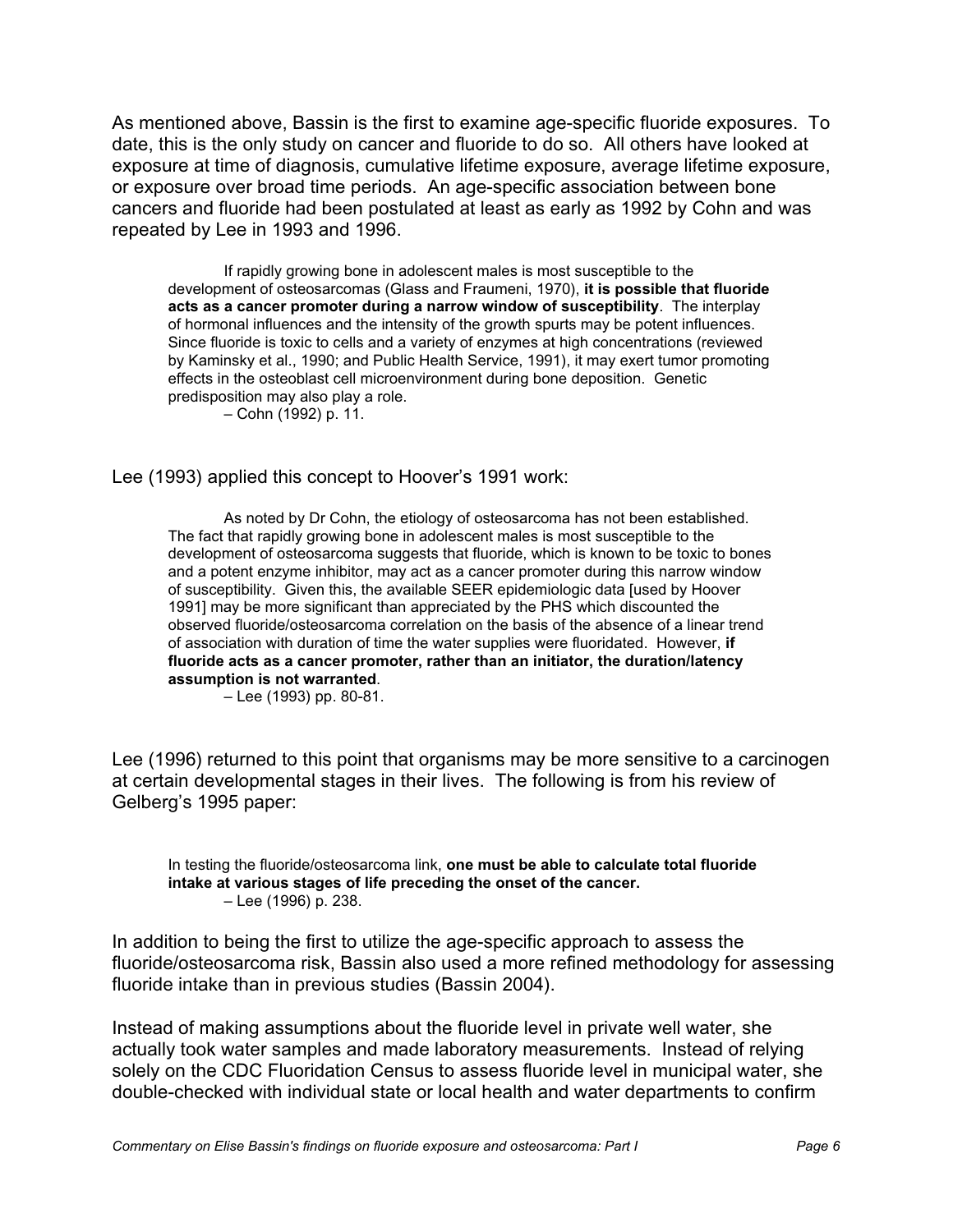the fluoride level in water supplied to her subjects' residences for each year of life. Bassin is also the first to carefully assess bottled water's contribution to fluoride exposure. She found by research that the ten most popular brands of bottled water averaged about 0.1 ppm F. Furthermore, she took into account the fact that even people who drink bottled water will often use tap water for cooking and will be consuming other drinks outside their home. For bottled water drinkers, she assigned half their fluid intake to bottled water and the other to their tap water. Overall, compared to other studies, Bassin's fluoride exposure assessment methodology is likely to be more accurate and lead to fewer misclassification errors. This increases the power of her analysis to detect an association between fluoride and osteosarcoma.

From interviews with cases and controls, she determined what their drinking water sources were for each year of their lives. She then calculated their fluoride consumption level for that year and assigned subjects to one of three categories:

"Low" with less than 30% of "optimal" F "Medium" with 30 to 99% of "optimal" F "High" for those drinking 100% or more of "optimal" F levels.

"Optimal" fluoride level is as determined by climate and averages 1.0 ppm for the US.

Using conditional logistic regression to maintain matching, Bassin calculated the Odds Ratio (OR) for each age of exposure for the "Medium" and "High" exposure compared to "Low" fluoride exposure. She found that among males, for almost all ages of exposure, there was an increased risk. In particular, for ages 6, 7, and 8 there was a peak in risk, which was statistically significant at the 95% Confidence Interval (CI) level. For her model with covariates the peak risk for exposure occurred at age 7 and reached an OR of 7.2 (CI 1.7-30.0). We have redrawn Bassin's Fig. 3.2A graph converting the logarithm of the Odds Ratios to straight Odds Ratios for easier interpretation. It is noteworthy that even for the "Medium" exposure category the risk was consistently greater than 1.0. Moreover, the majority of the "Medium" exposure ages reached statistical significance.

Bassin interprets her finding that both "Medium" and "High" exposure groups showed similar elevated risk as evidence of a possible threshold effect instead of the more commonly assumed dose-response relationship between fluoride and osteosarcoma. If true, her data suggests that the threshold concentration could be as low as 0.3 ppm fluoride in drinking water.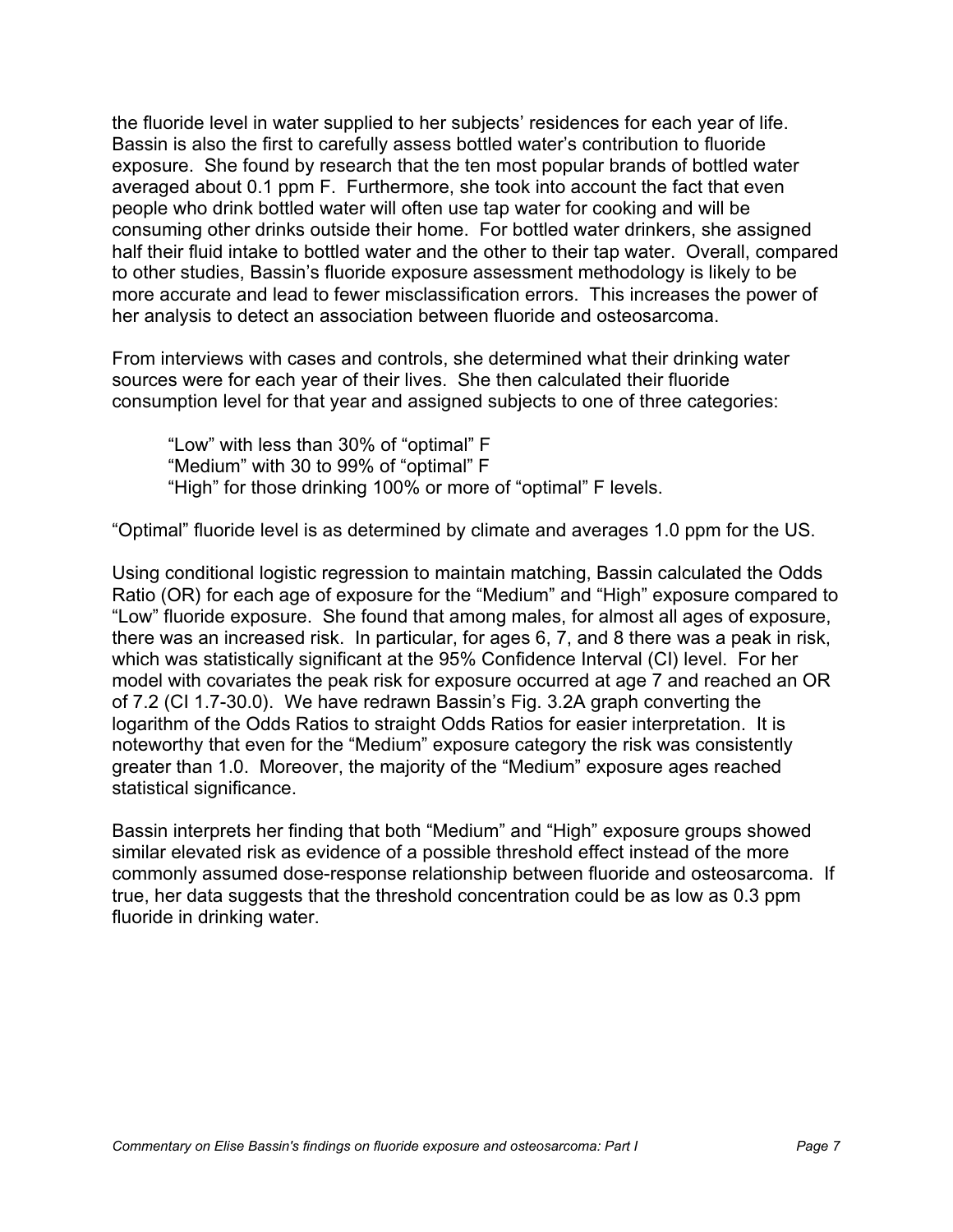

**From Bassin Fig 3.2A Odds Ratios for age-specific fluoride exposure, males, based on model with covariates** (Beta converted to Odds Ratio)

Our version of Bassin's Fig. 3.2A was created by digitally measuring the values in her graph and converting them from logarithms of Odds Ratios to straight Odds Ratios for easier interpretation. The error bars represent the 95% Confidence Interval. Odds Ratios above 1.0 represent increased risk from fluoride exposure relative to the baseline "Low" exposure group. Values below 1.0 represent decreased risk.

Bassin presents the ORs for each age of exposure up to age 15 but does not calculate the lifetime Odds Ratio for a subject who lived their entire life drinking water at the "Medium" or "High" exposure level. Nevertheless, a rough estimate can be made by averaging the age-specific ORs up through the age of diagnosis. For a child diagnosed at age 15 their lifetime OR would be about 4.

Bassin summarizes her findings as "remarkably robust":

Our exploratory analysis describes the association of fluoride level in drinking water and osteosarcoma at specific ages. It suggests that **for males less than twenty years old, fluoride level in drinking water during growth is associated with an increased risk of osteosarcoma, demonstrating a peak in the odds ratios from ages six to eight years of age (OR=7.20, 95 percent CI 1.73-30.01 at age 7). All of our models are remarkably robust in showing this effect during the mid-childhood**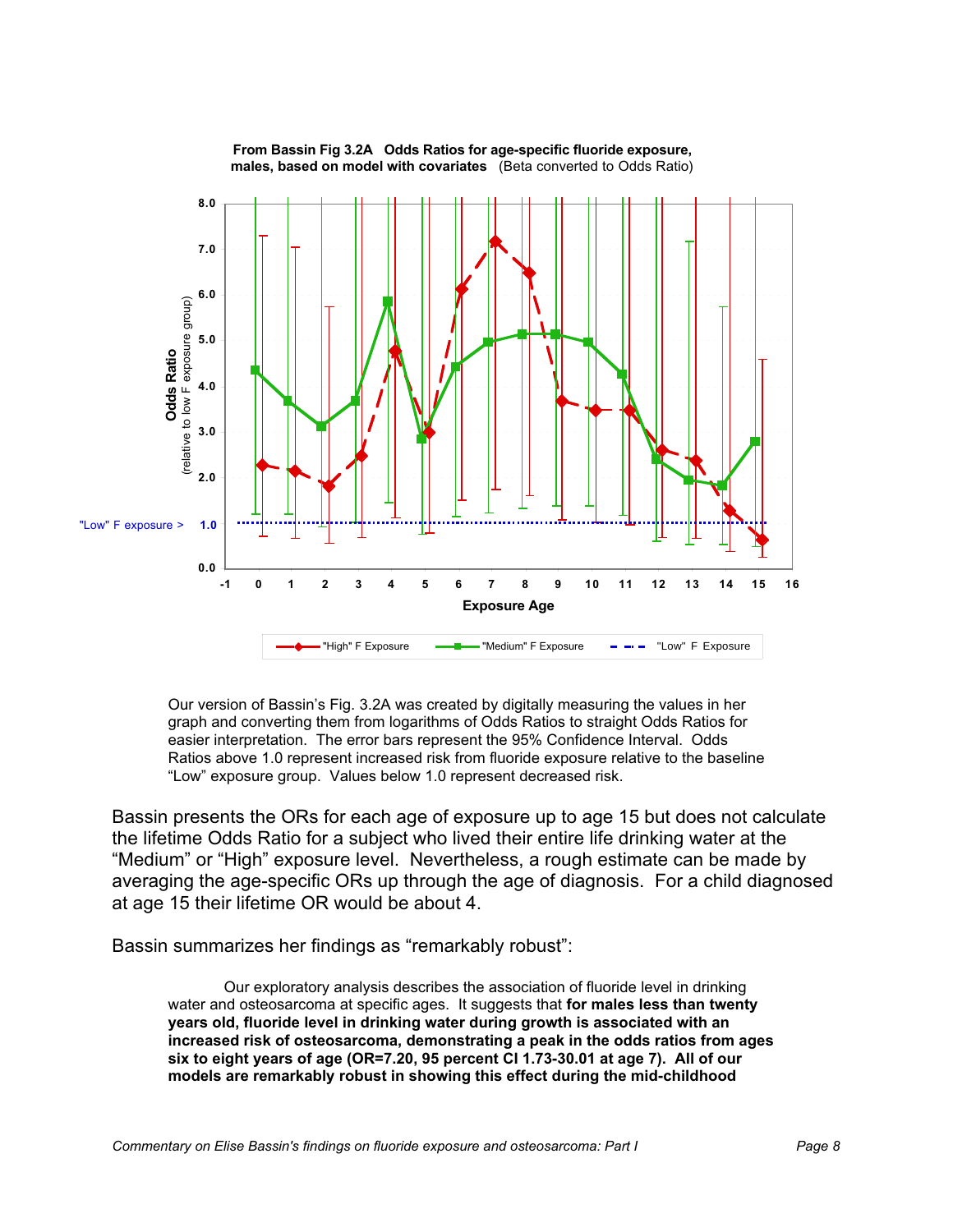**growth spurt,** which, for boys, occurs at ages seven and eight years (Molinari et al., 1980; Tanner and Cameron, 1980; Berkey et al., 1983; Tanner, 1990). – Bassin (2001) p. 76.

Bassin concludes by suggesting that ongoing and future studies consider incorporating age-specific exposure analysis. She also explains why failure to look at age-specific exposure will tend to obscure evidence of an association between fluoride and osteosarcoma.

# 3. A re-examination of other osteosarcoma studies in light of Bassin's findings

In her introduction, Bassin describes some of the conflicting data surrounding a possible fluoride-osteosarcoma connection. She writes:

There are conflicting data regarding the association between fluoride exposure and the incidence of osteosarcoma. Several animal studies have been conducted, but only one has shown that exposure increases osteosarcoma formation, specifically in male rats (Bucher et al., 1991). Human studies also show conflicting results. The majority of epidemiological studies found no association between fluoride and osteosarcoma (Hrudey et al., 1990; Mahoney et al., 1991; Freni and Gaylor, 1992; Operskalski et al., 1987; McGuire et al., 1991; Moss et al., 1995; Gelberg et al., 1995). However, an association between fluoride in drinking water and osteosarcoma was noted in males under age twenty in two prior studies (Hoover et al., 1991; Cohn, 1992), while no association has been observed in females or among cases occurring at older ages. Furthermore, prior studies have primarily evaluated fluoride exposure at the time of diagnosis or as an average lifetime exposure and have not evaluated exposure at specific ages during growth and development when cell division is occurring rapidly. – Bassin (2001) pp. 68.

In her discussion section, Bassin explains how her findings are consistent with several previous studies:

Our results are consistent with findings from the National Toxicology Program animal study which found "equivocal evidence" for an association between fluoride and osteosarcoma for male, but not female, rats (Bucher et al, 1991) and from two ecological studies that found an association for males less than twenty years old (Hoover et al., 1991; Cohn, 1992). Using data from the Surveillance, Epidemiology and End Results (SEER), Hoover et al. found an unexplained increase in osteosarcoma in males under 20 years of age in fluoridated versus non-fluoridated areas, but an analysis which took into account the duration of fluoride exposure failed to demonstrate a relationship between fluoride and osteosarcoma (Hoover et al., 1991). A similar, but much smaller study conducted in New Jersey also showed an increase in osteosarcoma incidence rates for males less than 20 years old who lived in fluoridated areas compared to those living in non-fluoridated areas (Cohn, 1992).

– Bassin (2001) pp. 77-78.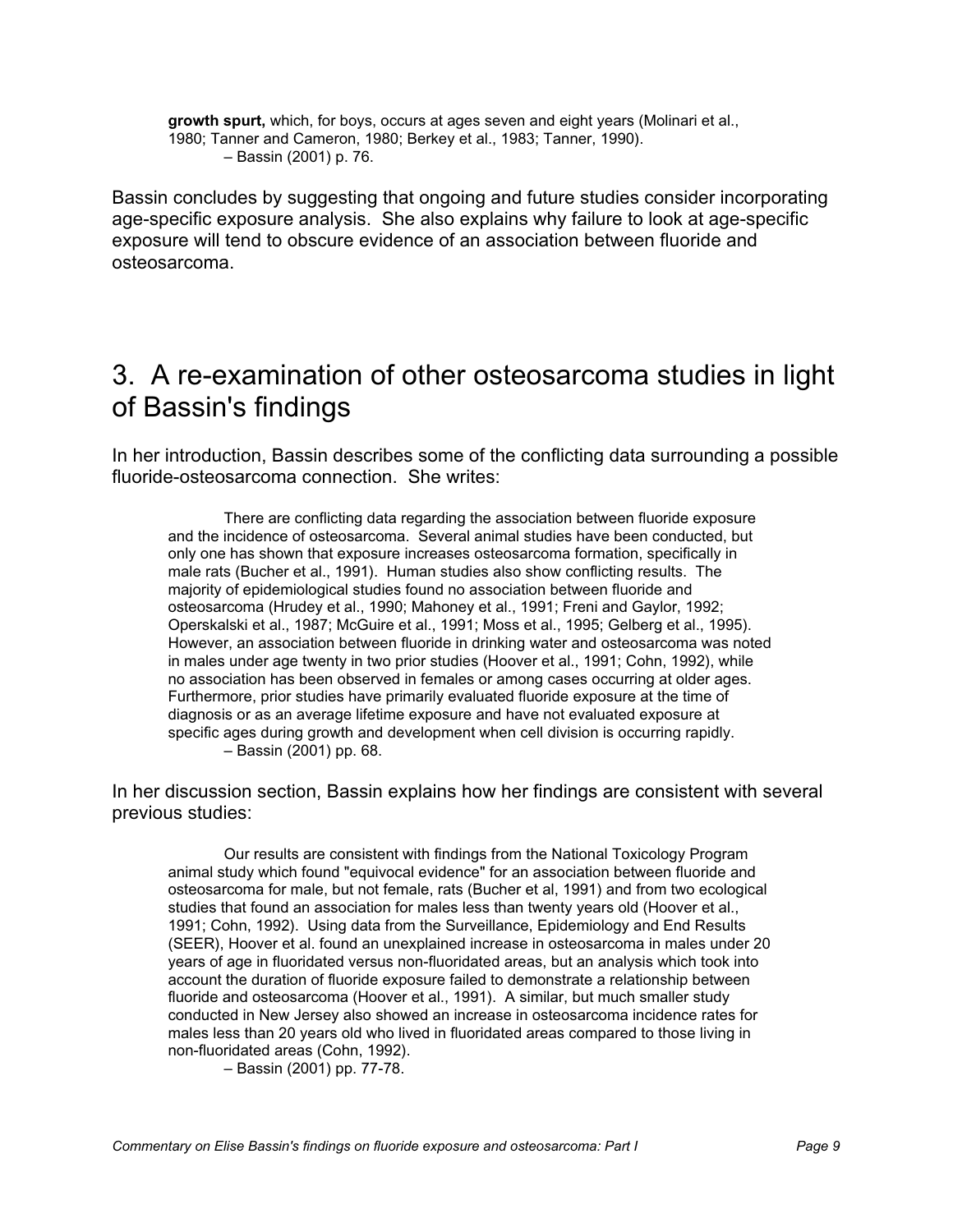But Bassin also acknowledges that her work conflicts with the findings of other studies and offers these explanations as to why this may be the case:

A number of other case-control studies did not find an association between fluoride in drinking water and osteosarcoma (Operskalski et al., 1987; McGuire et al., 1991; Moss et al., 1995; Gelberg et al.; 1995). One possible reason for the lack of agreement may be related to the bimodal age-incidence distribution of osteosarcoma (Dorfman and Czerniak, 1995). When there are two distinct peaks in an age-incidence distribution, it has been suggested that two distinct sets of component causes should be considered (MacMahon and Trichopoulous, 1996). McGuire et al. (1991) and Moss et al. (1995) included cases up to age forty years and age eighty-four years, respectively, and if fluoride exhibits a different effect according to the age-specific distribution, detecting an effect would be unlikely. The study by McGuire et al. (1991) was also very small with only 22 cases of osteosarcoma. In another study of osteosarcoma in young people, researchers selected friends and neighbors as controls (Operskalski et al., 1987). Although this choice of selection might have been optimal for some exposures of interest, it resulted in inadvertently matching on fluoride exposure in drinking water, so as a result of overmatching, detecting a benefit or risk for fluoride would be unlikely.

Another potential explanation for the lack of similar findings reported in other studies which did not find an effect is that we evaluated age-specific effects. Rothman (1981) has pointed out that failure to identify the appropriate time window for exposure may result in misclassification which can adversely affect the ability to detect an association. This might explain why the study by Gelberg et al. (1995) did not find an association between fluoride in drinking water and osteosarcoma since age-specific effects were not evaluated.

– Bassin (2001) pp. 77-78.

Underscoring the limitations of earlier analyses, it bears emphasizing that Bassin's work is based on the same data used by an earlier study that had reported no association between fluoride and osteosarcoma (McGuire, Douglass, et al. 1995). Unlike the 1995 analysis of this dataset, Bassin 1) excluded all patients diagnosed after the age of 20 and 2) assessed the risk as a function of fluoride exposure for each year of life. In so doing, Bassin's work shows that the initial 1995 analysis had obscured an important age-specific effect.

Again, the difference in results obtained by McGuire, Douglass et al.1995 and Bassin 2001, using the same set of data, illustrates the importance of revisiting the earlier analyses. We will be doing this in Part II of our submission.

The following studies, constituting virtually all recent work on osteosarcoma and fluoride, will be addressed in more detail in Part II:

> **Case-control studies Ecological studies** McGuire et al. (1991) Mahoney et al. (1990) Moss et al. (1995) Moss et al. (1990) McGuire, Douglass et al. (1995) Cohn (1992)

Gelberg (1994) **Hoover et al., appendix F, DHHS (1991)** Hoover et al., appendix F, DHHS (1991) Gelberg et al. (1995) **Hoover et al., appendix E, DHHS (1991)** Hoover et al., appendix E, DHHS (1991) Freni and Gaylor (1992) Yiamouyiannis (1993) Takahashi et al. (2001)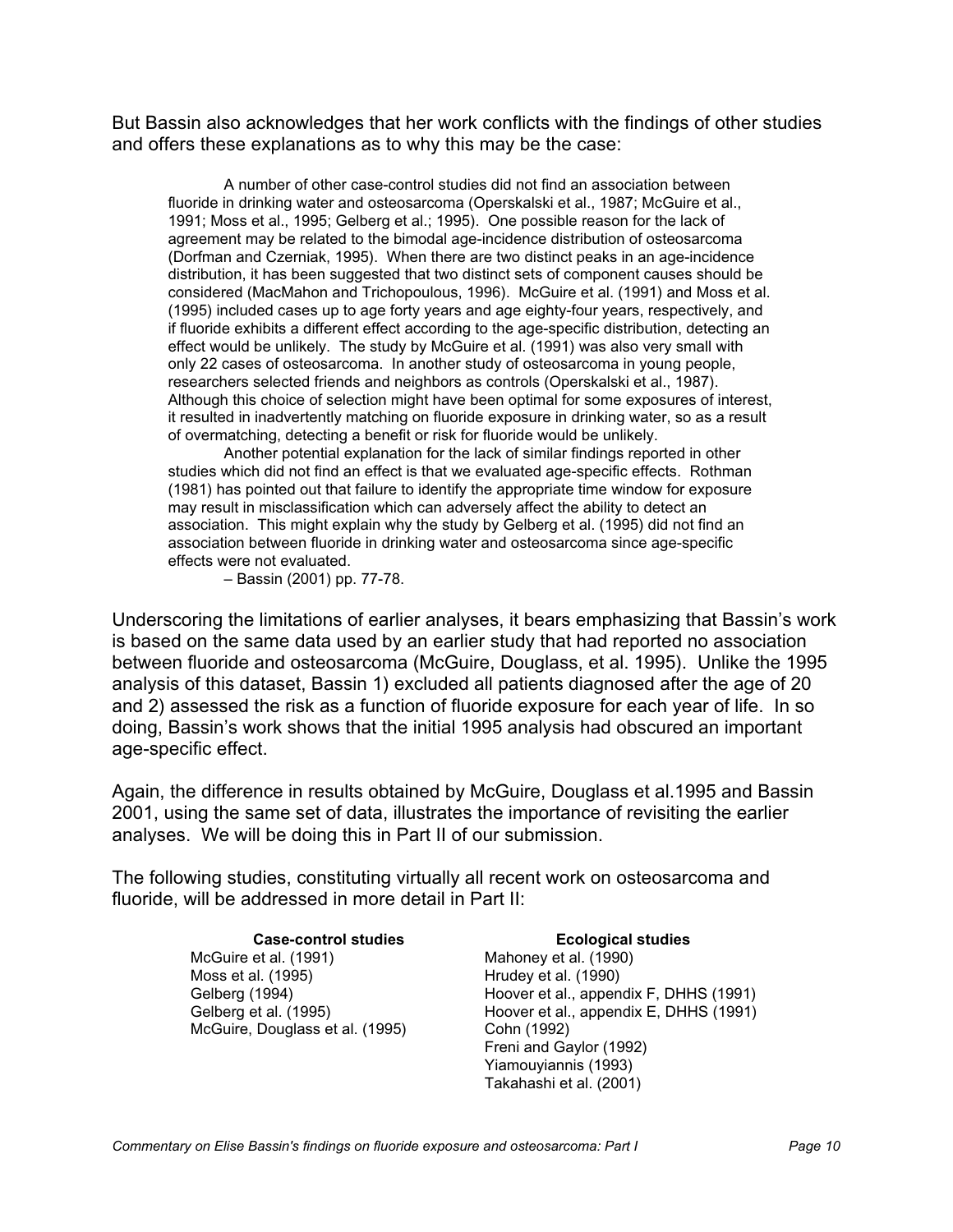# 4. Discussion and Conclusions

If we consider Bassin's findings in terms of everything that has taken place in this area of research, there is now a clear pattern of association between osteosarcoma and fluoride exposure in young men stretching back to early conjecture in 1956. Here is a summary of that pattern.

4.1 Before any animal or epidemiological study had been undertaken on osteosarcoma and fluoride exposure, conjecture about such a relationship was published in 1977 by the National Academy of Sciences (NAS). Their comments were based upon the pattern of cortical bone defects observed in one of the first trials of water fluoridation in the US which took place in Newburgh-Kingston, NY (Schlesinger et al. 1956). Of particular interest is that the NAS specifically highlighted **young males** as the target population of concern. NAS authors wrote:

There was an observation in the Kingston-Newburgh (Ast et al, 1956) study that was considered spurious and has never been followed up. There was a 13.5% incidence of cortical defects in bone in the fluoridated community but only 7.5% in the non-fluoridated community... Caffey (1955) noted that the age, sex, and anatomical distribution of these bone defects are 'strikingly' similar to that of osteogenic sarcoma. While progression of cortical defects to malignancies has not been observed clinically, **it would be important to have direct evidence that osteogenic sarcoma rates in males under 30 have not increased with fluoridation.**

– NAS (1977)

4.2 A relationship between osteosarcoma in bone and fluoride exposure in young males is biologically plausible because 1) fluoride accumulates in bone and the accumulation rate is elevated during periods of active bone development (e.g. growth spurts); 2) fluoride is a recognized mitogen that can increase the proliferation of osteoblasts (bone-forming cells), possibly by stimulating G-proteins; 3) bone growth is influenced by hormonal status thus it is not unlikely that we will observe different effects in males and females; 4) fluoride has been shown to be mutagenic in several species, including humans, and in tissue lines.

4.3 The fact that the animal studies conducted by the NTP did find a dose related increase in osteosarcomas in male rats but not in the female rats, in our view, unlike the NRC (1993) interpretation, **strengthens rather than weakens the case.** It also needs to be stressed that osteosarcoma in animals is very difficult to generate by chemical means. It bears mentioning also that osteosarcomas, and other forms of bone cancer, were observed in the treated animals of the Proctor and Gamble studies (FDA 1990) although not in a dose-dependent manner or at statistically significant rates. Osteomas (benign bone tumors) on the other hand, were found at increased rates in higher dosed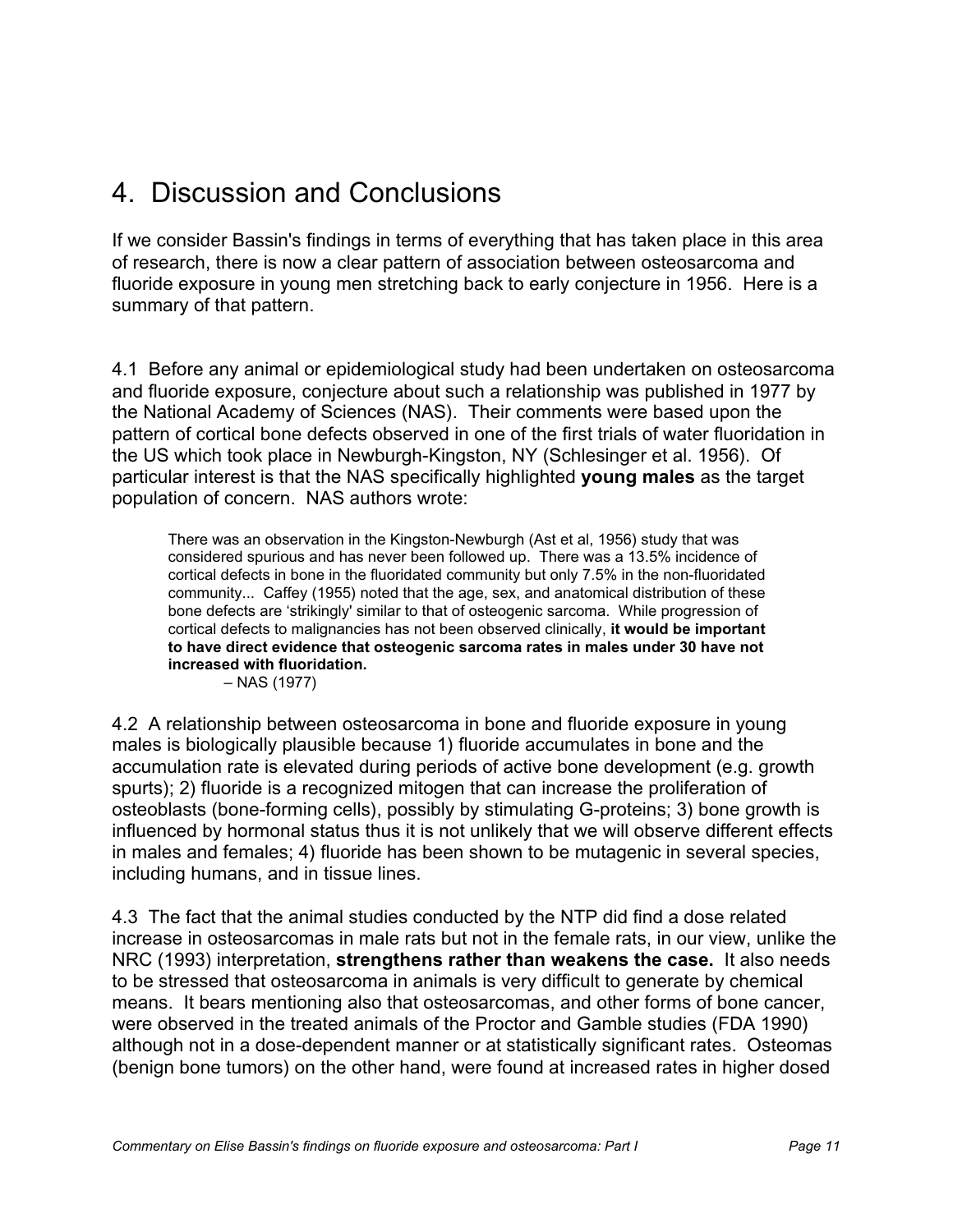animals and a panel of FDA reviewers concluded that they were significantly associated with fluoride exposure (FDA 1990).

4.4 Being a rare cancer in humans, an ecological study would need to be particularly large to find this relationship, or a case-control study particularly well designed to find it. We will look at each of these in turn.

4.5 Large Ecological studies:

4.5.1 Hoover et al. (1991) did find an association between fluoridation and osteosarcoma in some of their analyses. Other methods of analyzing their data did not reveal expected dose-response relationships. A re-examination of Hoover's methods and results in the context of our current understanding of the age-specific nature of the risk could explain his contradictory findings.

4.5.2 We believe that Takahashi et al. (2001) were able to uncover the relationship by investigating virtually the entire SEER data base, using a more realistic index of fluoride exposure than previous studies. They assessed exposure based upon the percentage of the population fluoridated. Most previous studies used only a simple yes/no classification scheme based on a region having above or below a certain percentage of fluoridation.

4.5.3 We believe that Freni and Gaylor (1992) may have found it in their comparative international study had they known more accurately which countries were fluoridated and which were not.

4.5.4 We believe that if all the large ecological based data is re-examined using the innovative approach of Yiamouyiannis (1993), who used female osteosarcoma cases as a control for variables other than fluoridation status, that again the relationship may become apparent.

4.6 However, as Bassin points out, the relationship in the large ecological studies is easily lost if all age ranges are included or both sexes are examined together.

4.7 In light of Bassin's finding that the "window of vulnerability" is the critical parameter of concern, it is possible that when earlier case-control studies are revisited, their negative findings will be explained, as in the study by Gelberg et al. (1995). This possibility needs to be taken very seriously, particularly since Bassin's analysis used the same case-control data that an earlier team of authors had analyzed in a 1995 study reporting no effect.

In general, all studies which either fail to address age-specific exposures or which use poor methods for assessing fluoride exposure will result in greater non-differential misclassification of subjects. Such misclassification will tend to weaken the power of the study to find an association between fluoride and osteosarcoma. Coupling this with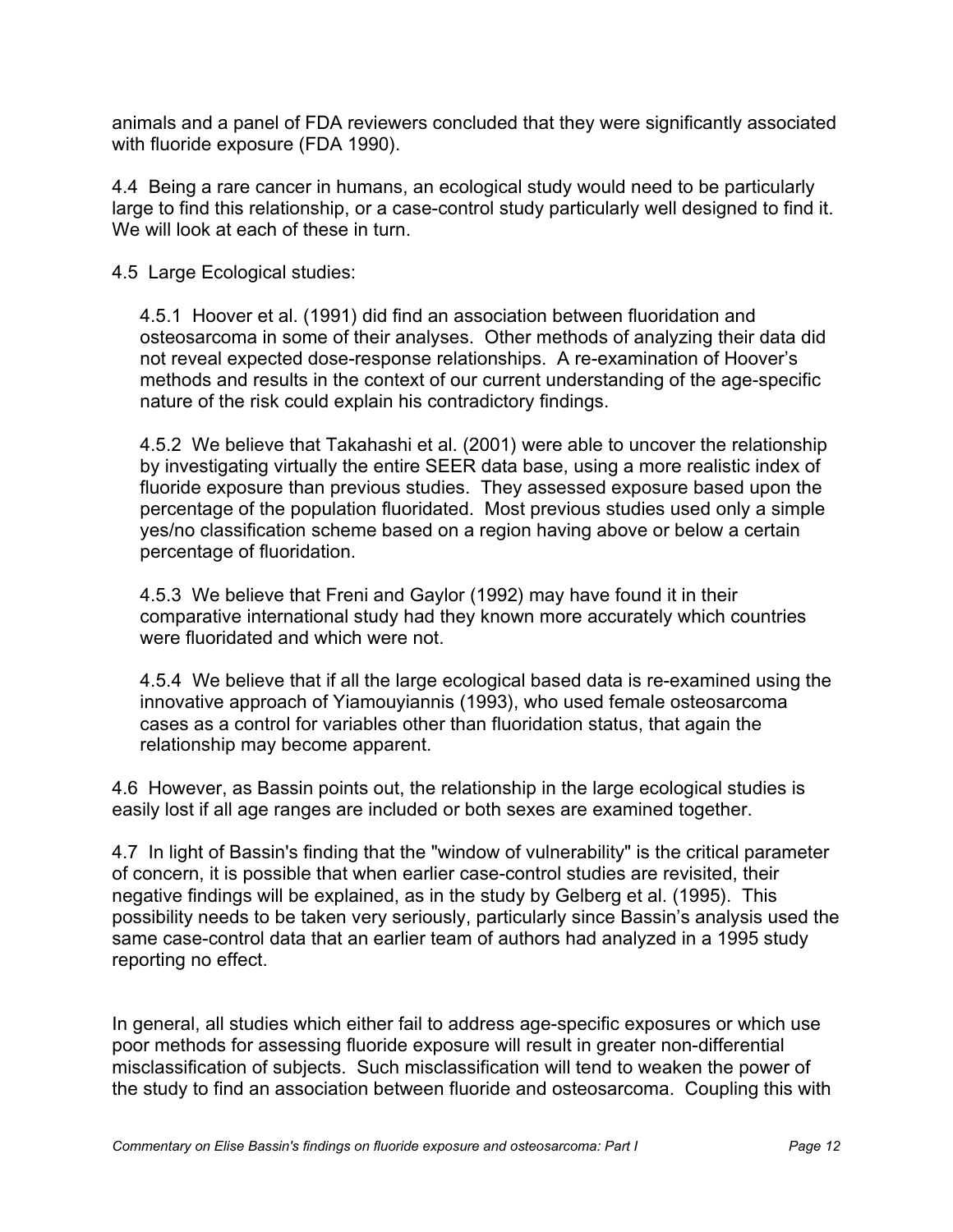the rarity of the cancer and the small numbers of cases in most studies, may explain why many of the studies to date have not found an association.

Thus, when previous results are re-examined in the light of Bassin's findings, and considering the acknowledged biologic plausibility of a fluoride-osteosarcoma link, the balance must shift to a conclusion that the preponderance of evidence indicates a positive relationship between osteosarcoma in young men and exposure to fluoride. The critical ages for exposure appear to be their 6th, 7th, and 8th years, i.e. during a window of vulnerability when young boy's mid-childhood bone growth spurt is taking place.

Such a conclusion would suggest a recommendation for a Maximum Contaminant Level Goal (MCLG) of zero, since according to the US EPA there is no safe level for a chemical considered a human carcinogen. Clearly, a compromise will be needed for a realistic Maximum Contaminant Level (MCL), because of the costs of removing natural fluoride. Fortunately, neither that discussion nor that compromise need concern the NRC panel, since their brief is to advise on the best science to inform an appropriate MCLG.

## 5. References

- Bassin E.B. (2001). Association Between Fluoride in Drinking Water During Growth and Development and the Incidence of Osteosarcoma for Children and Adolescents. Doctoral Thesis, Harvard School of Dental Medicine.
- Bassin E.B., Mittleman M.A., Wypij D., Joshipura K., Douglass C.W. (2004). Problems in exposure assessment of fluoride in drinking water. Journal of Public Health Dentistry 64:45-9.
- Bucher J. (1990). Peer Review of Draft Technical Report of Long-Term Toxicology and Carcinogenesis Studies and Toxicity Study, Sodium Fluoride; Research Triangle Park, North Carolina, Thursday, April 26, 1990. p. 30-31.
- Bucher J.R., Heitmancik M.R., Toft J., Persing R.L. Eustis S.L. Haseman J.K. (1991). Results and conclusions of the National Toxicology Program's rodent carcinogenicity studies with sodium fluoride. International Journal of Cancer 48(5):733-7.
- Cohn P.D. (1992). A Brief Report On The Association Of Drinking Water Fluoridation And The Incidence of Osteosarcoma Among Young Males. New Jersey Department of Health Environ. Health Service.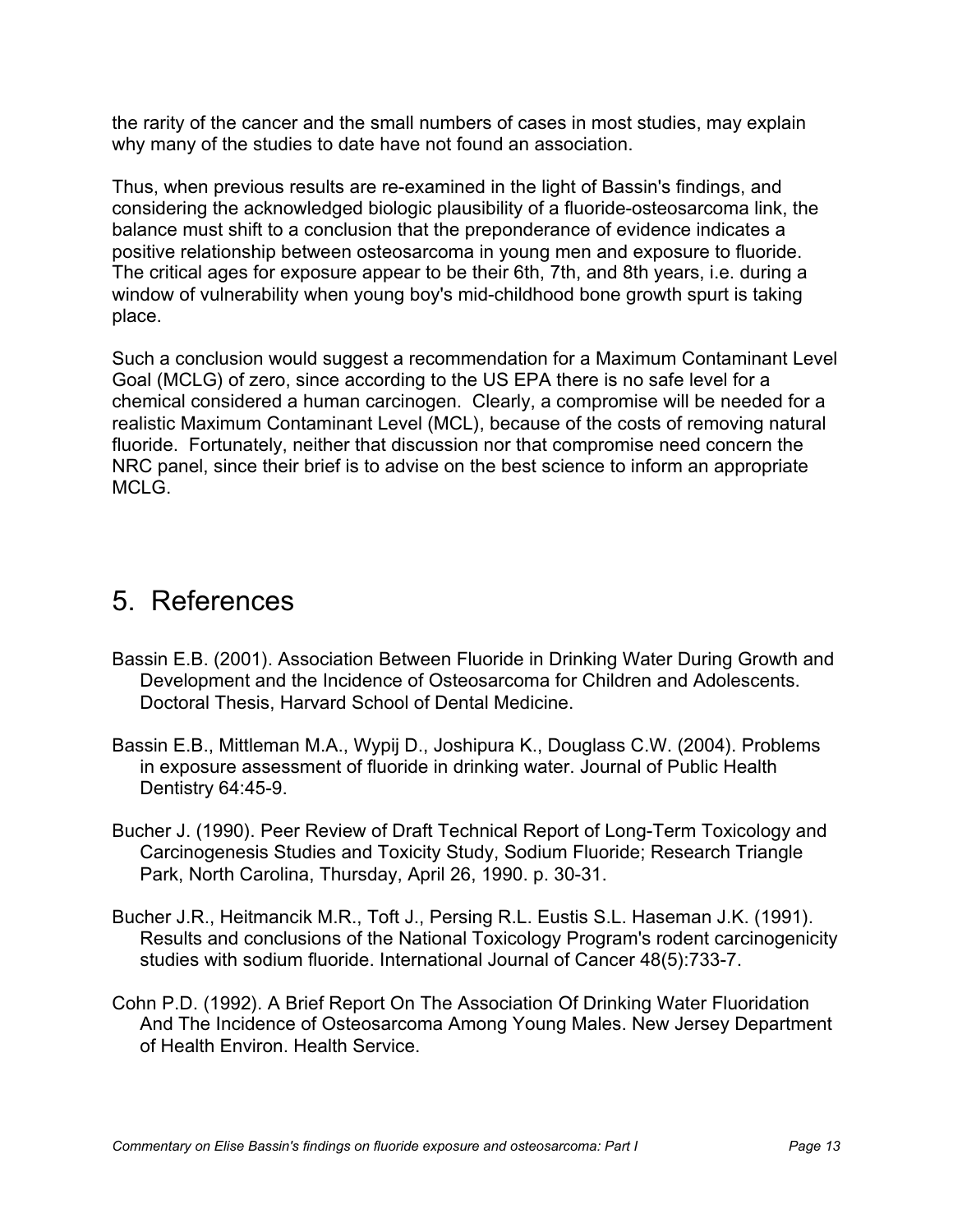- Food & Drug Administration (FDA). (1990). Dose determination and carcinogenicity studies of sodium fluoride in Crl:CD-1 Mice and Crl:CD (Sprague Dawley)BR Rats. In: Department of Health & Human Services. (U.S. DHHS) (1991). Review of Fluoride: Benefits and Risks. Report of the Ad Hoc Committee on Fluoride, Committee to Coordinate Environmental Health and Related Programs. Department of Health and Human Services, USA. pp. D1-D7.
- Freni S.C., Gaylor, D.W. (1992). International trends in the incidence of bone cancer are not related to drinking water fluoridation. Cancer 70:611-8.
- Gelberg K.H. (1994). Case-control study of osteosarcoma. Doctoral Thesis, Yale University.
- Gelberg K.H., Fitzgerald E.F., Hwang S., Dubrow R. (1995). Fluoride exposure and childhood osteosarcoma: a case-control study. American Journal of Public Health 85:1678-83.
- Hoover R.N., Devesa S.S., Cantor K.P., Lubin J.H., Fraumeni J.F. (1991). Time trends for bone and joint cancers and osteosarcomas in the Surveillance, Epidemiology and End Results (SEER) Program. National Cancer Institute. In: Review of Fluoride: Benefits and Risks Report of the Ad Hoc Committee on Fluoride of the Committee to Coordinate Environmental Health and Related Programs US Public Health Service. Appendix E and Appendix F.
- Hrudey S.E., Soskolne C.L., Berkel J., Fincham S. (1990). Drinking water fluoridation and osteosarcoma. Canadian Journal of Public Health 81(6):415-6.
- Lee J.R. (1993). Fluoridation and Bone Cancer. Fluoride 26:79-82.
- Lee J.R. (1996). Fluoride exposure and childhood osteosarcoma. A case control study. Fluoride 29:237-240.
- Mahoney M.C., Nasca P.C., Burnett W.S., Meius J.M. (1991). Bone cancer incidence rates in New York State: time trends and fluoridated drinking water. American Journal of Public Health 81:475-9.
- McGuire S.M., Vanable E.D., McGuire M.H., Buckwalter J.A., Douglass C.W. (1991). Is there a link between fluoridated water and osteosarcoma? Journal of the American Dental Association 122:38-45.
- McGuire S.M., Douglass C.W., Joshi A., Hunter D., DaSilva J. (1995). Fluoride exposure and osteosarcoma. [Abstract] J Dent Res 74:98.
- Mihashi M., Tsutsui T. (1996). Clastogenic activity of sodium fluoride to rat vertebral body-derived cells in culture. Mutation Research 368:7-13.